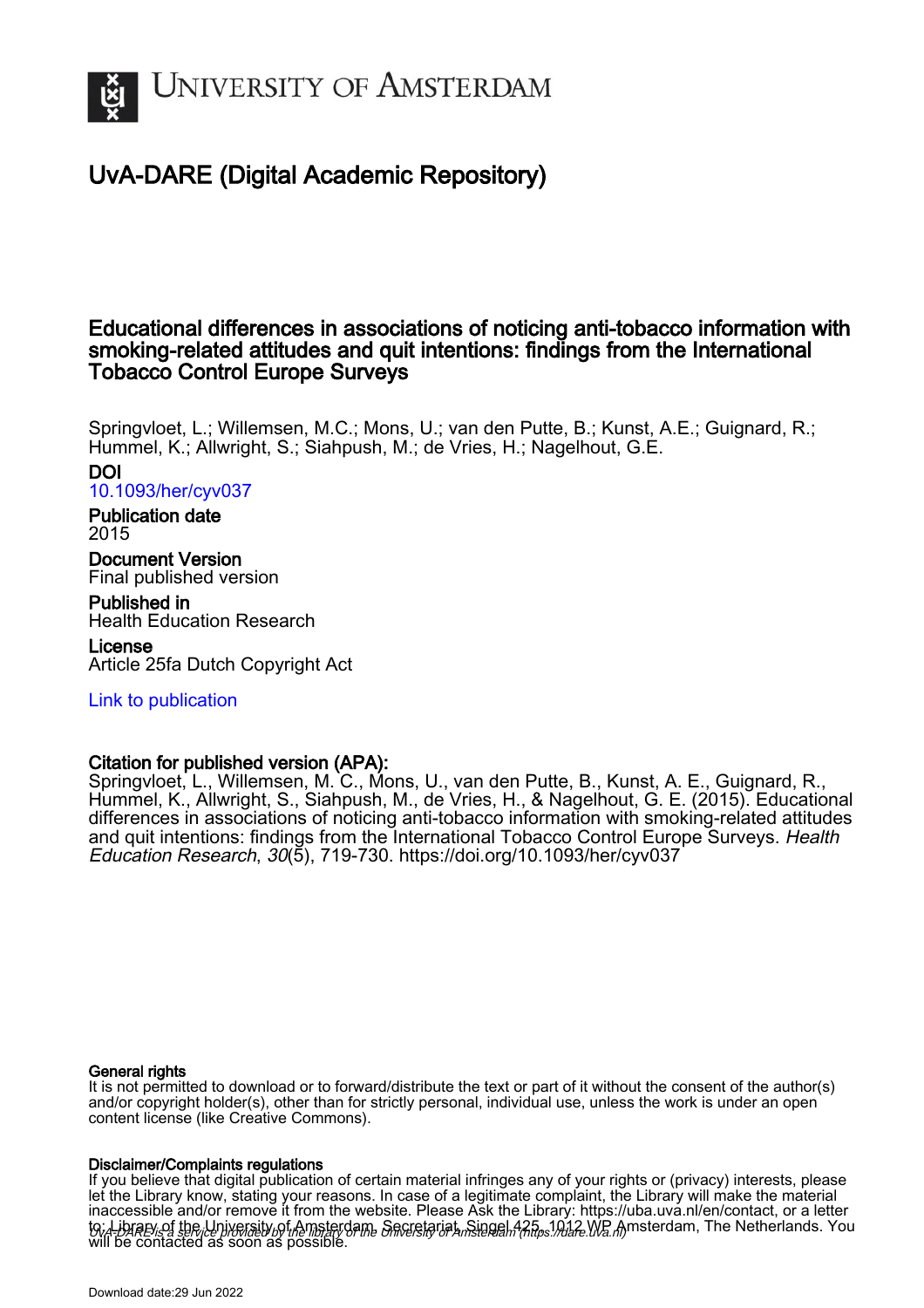# Educational differences in associations of noticing anti-tobacco information with smoking-related attitudes and quit intentions: findings from the International Tobacco Control Europe Surveys

L. Springvloet<sup>1</sup>, M. C. Willemsen<sup>1,2</sup>, U. Mons<sup>3,4</sup>, B. van den Putte<sup>5,6</sup>, A. E. Kunst<sup>7</sup>, R. Guignard<sup>8</sup>, K. Hummel<sup>1</sup>, S. Allwright<sup>9</sup>, M. Siahpush<sup>10</sup>, H. de Vries<sup>1</sup> and G. E. Nagelhout<sup>1,2</sup>\*

<sup>1</sup>Department of Health Promotion, Maastricht University (CAPHRI), Maastricht, the Netherlands, <sup>2</sup>Dutch Alliance for a Smokefree Society, The Hague, the Netherlands, <sup>3</sup> Division of Clinical Epidemiology and Aging Research, German Cancer Research Center (DKFZ), Heidelberg, Germany, <sup>4</sup> Unit Cancer Prevention, German Cancer Research Center (DKFZ), Heidelberg, Germany, <sup>5</sup> Department of Communication, University of Amsterdam (ASCoR), Amsterdam, the Netherlands, 6 Trimbos Institute, Netherlands Institute for Mental Health and Addiction, Utrecht, the Netherlands, <sup>7</sup> Department of Public Health, Academic Medical Centre, University of Amsterdam, Amsterdam, the Netherlands, <sup>8</sup> Scientific Affairs Department, National Institute for Health Promotion and Health Education (INPES), Saint-Denis, France, <sup>9</sup>Department of Public Health and Primary Care, Trinity College Dublin, Dublin, Republic of Ireland and <sup>10</sup>Department of Health Promotion, College of Public Health, University of Nebraska Medical Center, Omaha, NE, USA

> \*Correspondence to: G. E. Nagelhout. E-mail: gera.nagelhout@maastrichtuniversity.nl Received on April 1, 2015; accepted on August 6, 2015

### Abstract

This study examined educational differences in associations of noticing anti-tobacco information with smoking-related attitudes and quit intentions among adult smokers. Longitudinal data  $(N = 7571)$  from two waves of six countries of the International Tobacco Control (ITC) Europe Surveys were included. Generalized estimating equation analyses and multiple linear and logistic regression analyses were conducted. Higher educated smokers noticed anti-tobacco information slightly more often than lower educated smokers  $(F(2) = 25.78, P < 0.001)$ . Noticing anti-tobacco information was associated with more negative smoking-related attitudes  $(\beta = 0.05, P < 0.001)$  and more quit intentions  $(OR = 1.08, P < 0.001)$ . Among smokers without a quit intention at baseline, a positive association was found for noticing anti-tobacco information at baseline with follow-up quit intention  $(OR = 1.14, P = 0.003)$ . No other longitudinal associations were found. No educational differences

were found in the association of noticing antitobacco information with smoking-related attitudes but associations with quit intentions were found only among low  $(OR = 1.12,$  $P = 0.001$  and high educated respondents  $(OR = 1.11, P < 0.001)$  and not among moderate educated respondents  $(OR = 1.02, P = 0.43)$ . Noticing anti-tobacco information may positively influence quit intentions and possibly smokingrelated attitudes. Lower educated smokers were as likely to be influenced by anti-tobacco information as higher educated smokers but noticed anti-tobacco information less often; increasing reach of anti-tobacco information may increase impact in this group.

### Introduction

Smoking cessation can reduce the risks for adverse health outcomes that are associated with smoking [\[1](#page-11-0)]. Smokers with a low educational level, however, quit smoking less often [\[2](#page-11-0), [3\]](#page-11-0). One strategy to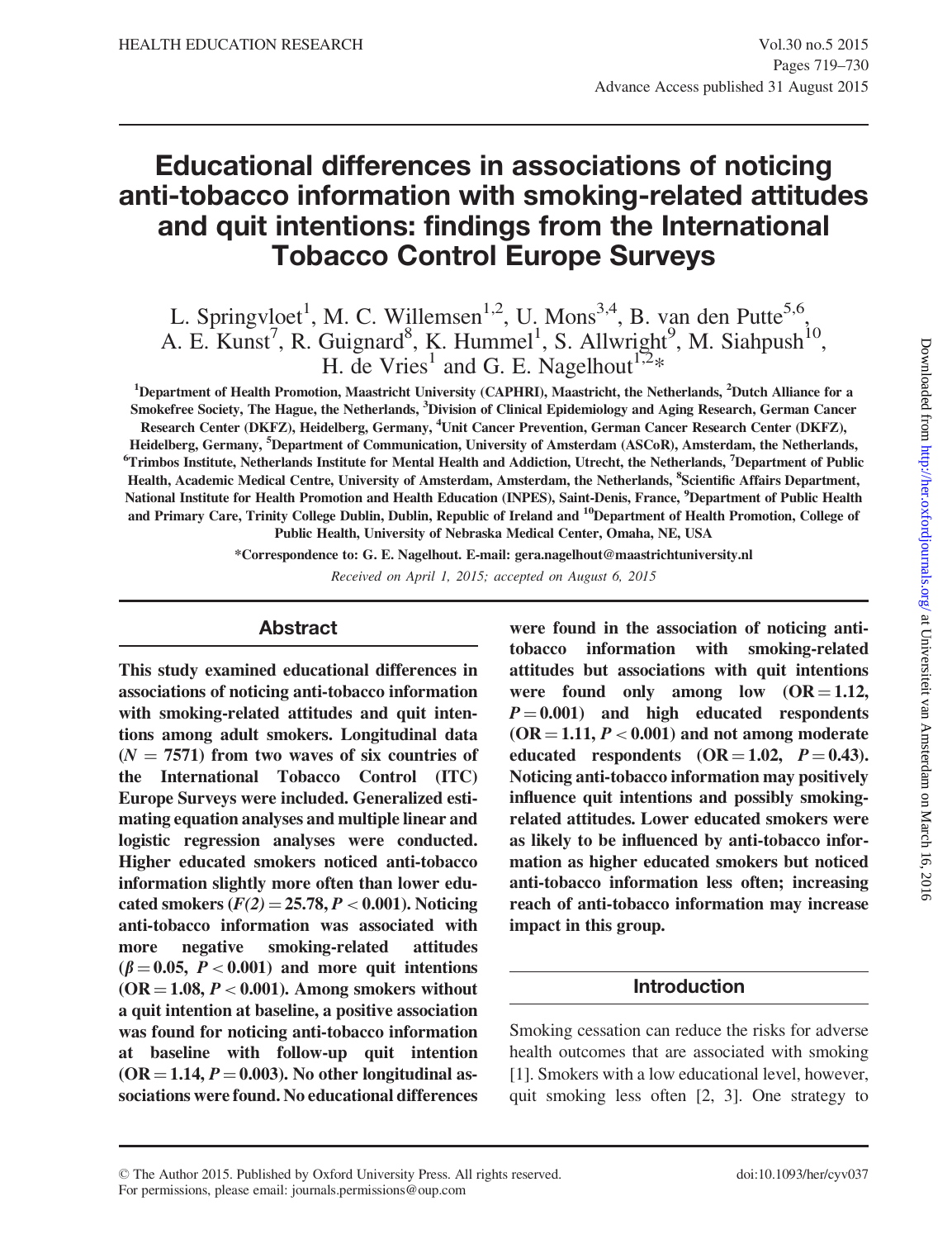influence quitting behaviour in populations is changing smokers' cognitions about smoking such as attitudes towards smoking and intentions to quit smoking [[4–9](#page-11-0)]. However, in many countries, people with a low educational level report low intentions to quit [\[10](#page-11-0), [11](#page-11-0)] and have less favourable smoking-related attitudes [\[12, 13\]](#page-11-0). To decrease educational differences in smoking behaviour, it is therefore important that smoking-related attitudes and quit intentions among smokers with a low educational level are improved. Anti-tobacco information could be useful to influence smoking-related attitudes and increase quit intentions but educational differences in the impact of anti-tobacco information on attitudes and quit intentions among adults are not clear yet.

Anti-tobacco information can be provided via, e.g. (mass media) campaigns or anti-smoking warnings at the point-of-sale. Exposure to these forms of anti-tobacco information is associated with increased quit intentions among adult smokers [\[14–16](#page-11-0)]. Anti-tobacco information can also increase anti-smoking attitudes [\[17, 18\]](#page-11-0).

We are not aware of studies that examine educational differences in the effects of anti-tobacco information on smoking-related attitudes and quit intentions among adult smokers. In addition, only few studies focussed on educational differences in associations of anti-tobacco information with smoking cessation and the results are inconsistent [[19](#page-11-0)]. One review showed that most mass media campaigns that promote smoking cessation are less effective, some equally effective and only a few were more effective among people with a low educational level compared with people with a high educational level [[20\]](#page-12-0). The type and content of messages might be important for educational differences. For example, emotionally evocative or personal testimonial advertisements were more effective among people with a low and moderate educational level than people with a high educational level [[21](#page-12-0)]. Sufficient population exposure, especially among lower educated people, is also suggested to be important for impact [\[22\]](#page-12-0).

This study assessed educational differences in the associations of noticing anti-tobacco information with smoking-related attitudes and quit intentions in six European countries: France, Germany, Ireland, the Netherlands, Scotland and the rest of the United Kingdom. Based on levels of government spending on public information campaigns aimed at tobacco control, it is apparent that all these countries invest in anti-tobacco marketing [[23\]](#page-12-0). However, the level of this marketing differs between countries. In the United Kingdom, the investment is relatively high, in Germany and France the investment is relatively low and the Netherlands and Ireland are in between. The aim of this study is to examine educational differences in the associations of noticing anti-tobacco information with attitudes towards smoking and quit intentions among adult smokers in these six countries.

# Materials and methods

# Design and sample

Six countries of the International Tobacco Control (ITC) Europe Surveys were included in this study: France, Germany, Ireland, the Netherlands, Scotland and the rest of the United Kingdom. The number of total surveys conducted differs per country (e.g. eight for the United Kingdom and two for Scotland). Two consecutive survey waves were selected for each country for the analyses in this article [\(Table I\)](#page-3-0). The two waves that were closest to 2007 were selected, because the last wave of the ITC Ireland surveys was conducted in 2006, while the ITC Netherlands surveys started in 2008.

Data were collected with computer-assisted telephone interviewing in France, Germany, Ireland, Scotland and the rest of the United Kingdom. In the Netherlands, both computer-assisted telephone interviewing and computer-assisted web interviewing were used in both waves. Telephone respondents were recruited using probability sampling methods with fixed line telephone numbers randomly selected from the population of each country. Dutch web respondents were recruited from a large probability-based database with respondents who had indicated their willingness to regularly participate in research. Because some differences exist between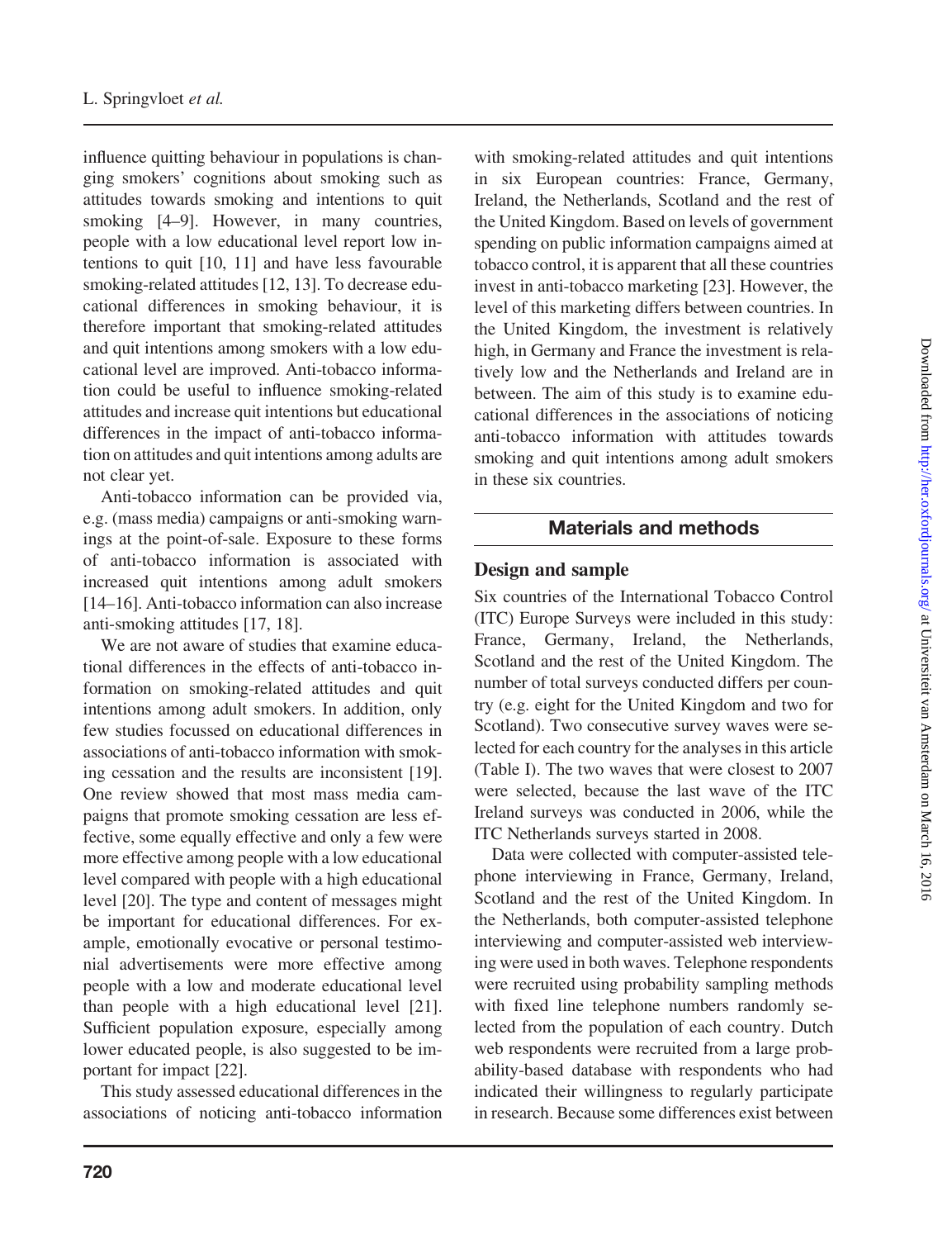<span id="page-3-0"></span>

| Country                          | Wave 1 fieldwork period      | Wave 2 fieldwork period      | Number of respondents<br>(smokers at first wave)<br>included in analyses |
|----------------------------------|------------------------------|------------------------------|--------------------------------------------------------------------------|
| France                           | December 2006–February 2007  | September 2008–November 2008 | 1694                                                                     |
| Germany                          | July 2007-November 2007      | July 2009-October 2009       | 1437                                                                     |
| <b>Ireland</b>                   | December 2004–January 2005   | February 2006–March 2006     | 734                                                                      |
| The Netherlands                  | March 2008-April 2008        | March 2009-May 2009          | 1819                                                                     |
|                                  |                              |                              | (web: 1443; telephone: 376)                                              |
| Scotland                         | February 2006–March 2006     | February 2007–April 2007     | 488                                                                      |
| United Kingdom<br>(w/o Scotland) | September 2007–February 2008 | October 2008-July 2009       | 1399                                                                     |
| Total                            |                              |                              | 7571                                                                     |

Educational differences anti-tobacco information

the web and telephone sample [[24\]](#page-12-0), the analyses were adjusted for survey mode. Respondents in all countries were eligible to be included in the cohort if they had smoked at least 100 cigarettes in their lifetime and were currently smoking at least once a month.

The population of this study consisted of adults who were classified as smokers in the first wave  $(n = 8412)$ . Of these respondents, 7571 (90.0%) answered all questions that were used in this study in the first wave and were therefore included in the analyses (Table I).

### **Measurements**

The questions of the ITC Europe Surveys were derived from the ITC Four Country Survey [[25](#page-12-0)]. Outcome measures were negative attitude towards smoking and quit intention. Negative attitude towards smoking was measured by questioning 'What is your overall opinion about smoking?'. Answers ranged from very positive (1) to very negative (5) on a 5-point scale [[9\]](#page-11-0). Intention to quit smoking was measured by questioning 'Are you planning to quit smoking in the future?'. Answering categories were: within the next month, within the next 6 months, sometime in the future beyond 6 months and not planning to quit [[26](#page-12-0)]. Subsequently, quit intention was dichotomized into planning to quit smoking within 6 months (1) versus not planning to quit smoking within 6 months (0). Respondents who answered 'don't know' were categorized as having no quit intention.

Noticing anti-tobacco information was the independent variable and was measured with the item 'Now I would like you to think about advertising or information that talks about the dangers of smoking or encourages quitting. In the last 6 months, how often, if at all, have you noticed such advertising or information?' [[27](#page-12-0)]. Answers ranged from never (1) to very often (5) on a 5-point scale.

Education was categorized into three levels: low (no education, elementary school and lower secondary education), moderate (secondary vocational education and middle secondary education) and high (upper secondary education, university and post-graduation). However, due to differences in educational systems, educational levels were not completely comparable across countries.

Control variables were sex, age group (18–24, 25–39, 40–54, 55+) and heaviness of smoking index (HSI). HSI was calculated as the sum of the categorized number of cigarettes per day (0–10,  $11-20$ ,  $21-30$ ,  $31+$ ) and time to the first cigarette of the day (61+ min, 31–60 min, 6–30 min, 5 min or less). HSI values ranged from 0 to 6 with higher values indicating stronger nicotine dependence [\[28\]](#page-12-0). In addition, analyses were controlled for mode of interviewing (i.e. telephone or web) and time in sample (i.e. the number of survey waves the respondent participated in).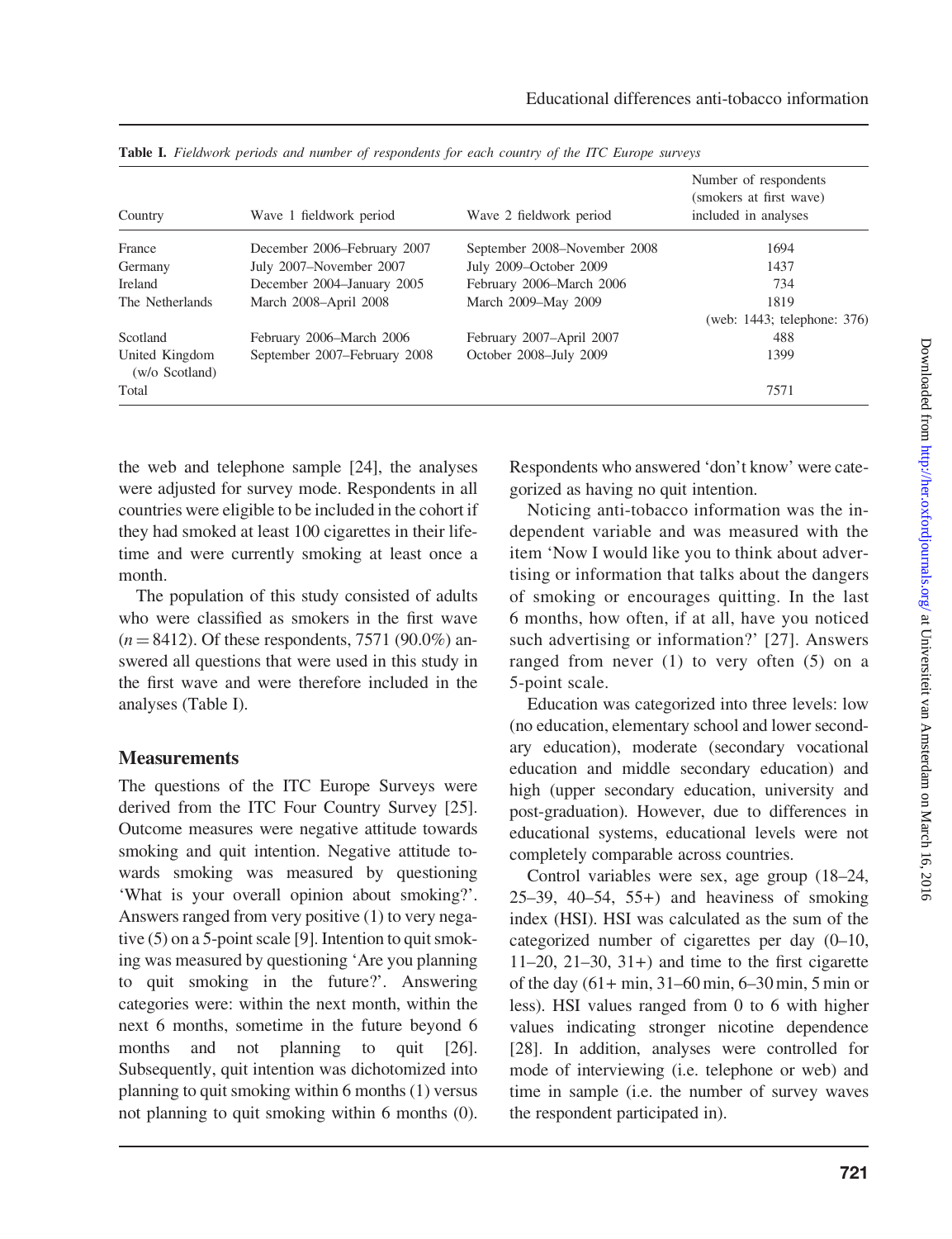# **Ethics**

All surveys were cleared for ethics by the Office of Research Ethics of the University of Waterloo, Canada, and by the appropriate institutions in each country, if needed.

# Analyses

ANOVA and chi-square tests were used to analyse differences between countries in background characteristics and differences between educational levels in noticing anti-tobacco information, attitude towards smoking and quit intention. Dropout was examined with logistic regression analyses.

Generalized estimating equations (GEE) regression analyses were used to examine associations of noticing anti-tobacco information with attitudes towards smoking and quit intentions and to examine differences according to educational level in these associations. GEE analyses can handle multiple measurements while accounting for intra-individual correlation in observations over time [[29](#page-12-0)]. In the GEE analyses, all available measurements of each respondent who was smoking at baseline  $(N = 7571)$  was treated as one single observation so that up to two observations (or smoking episodes) per respondent were included in the analyses. This resulted in 12 141 observations for the outcome smoking-related attitudes and 12 138 observations for the outcome quit intention. Quit intention was a dichotomous outcome measure, and therefore the binomial distribution and the logit link were used. Attitude towards smoking was included as a continuous outcome variable, and therefore the normal distribution and the identity link were used [\[30](#page-12-0)]. Survey wave was used as the repeated measures variable (i.e. to define the intra-correlation between measurements of a respondent) and the unstructured correlation structure was used because this closely approximates the true correlation structure in large study samples [\[31](#page-12-0)].

First, main associations of noticing anti-tobacco information with smoking-related attitudes and quit intentions were examined by including anti-tobacco information as a time-varying independent variable in the analyses. Next, educational differences in associations were examined using a 2-way interaction term (i.e. education\*noticing anti-tobacco information). Analyses were conducted using one model per outcome measure for the main associations. The interaction term was examined in a separate model. If the overall test for the interaction term was significant, the analyses were stratified by educational level but these stratified parameters were not reported in the tables. All GEE models controlled for time-varying (i.e. education, HSI, time in sample and wave) and time-invariant control variables (i.e. sex, age group at baseline, mode of interviewing and country). The analyses regarding quit intention were additionally adjusted for attitude towards smoking.

In addition to the GEE regression analyses, ordinary multiple regression analyses were conducted among continuing smokers, using first wave predictor and covariates and second wave outcome measures. This was done to study longitudinal associations of noticing anti-tobacco information at baseline with smoking-related attitudes (linear regression) and quit intentions (logistic regression) at follow-up. As in the GEE regression analyses, educational differences in associations were examined with interaction terms. In addition, these analyses were conducted among smokers with a positive or neutral attitude towards smoking and without a quit intention at baseline, because these smokers are an important target group for anti-tobacco information. Both ordinary regression analyses were adjusted for baseline outcome measures and the same control variables as in the GEE regression analyses. Only continuing smokers who were successfully followed-up were included in these analyses, resulting in a sample of 4692 continuing smokers for the analyses on attitude towards smoking and 4727 for the analyses on quit intention.

All analyses were weighted by age and sex, to be representative for the populations in the different countries. Tests were two-sided and alpha was set at <0.05. Analyses were conducted with SPSS, version 22 (IBM Corp, Armonk, NY, USA).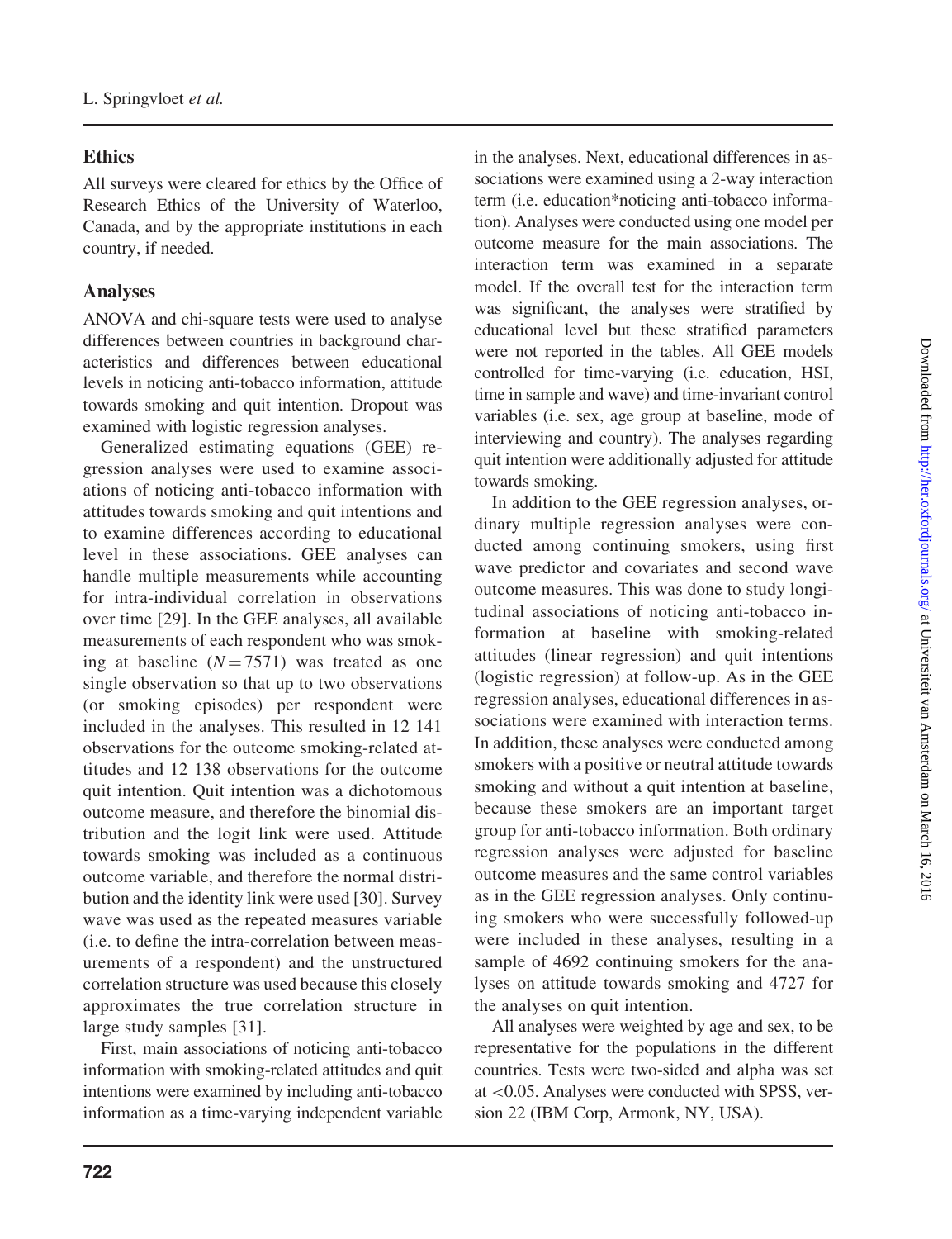|                                | Total<br>$(N = 7571)$ | France<br>$(n=1694)$ | Germany<br>$(n=1437)$ | Ireland<br>$(n=734)$ | Netherlands<br>$(n=1819)$ | Scotland<br>$(n=488)$ | United Kingdom Differences<br>(w/o Scotland)<br>$(n=1, 399)$ | between<br>countries                               |
|--------------------------------|-----------------------|----------------------|-----------------------|----------------------|---------------------------|-----------------------|--------------------------------------------------------------|----------------------------------------------------|
| Educational level, %           |                       |                      |                       |                      |                           |                       |                                                              |                                                    |
| High                           | 37.7                  | 47.0                 | 40.6                  | 35.0                 | 21.0                      | 42.9                  | 44.7                                                         | $\chi^2(10) = 378.89$ , $P < 0.001$ <sup>***</sup> |
| Moderate                       | 37.2                  | 36.4                 | 37.3                  | 32.5                 | 44.8                      | 34.0                  | 31.7                                                         |                                                    |
| Low                            | 25.1                  | 16.6                 | 22.1                  | 32.5                 | 34.2                      | 23.1                  | 23.6                                                         |                                                    |
| Age, $%$                       |                       |                      |                       |                      |                           |                       |                                                              |                                                    |
| $18 - 24$                      | 14.7                  | 17.7                 | 14.3                  | 20.0                 | 11.4                      | 12.3                  | 13.7                                                         | $\chi^2(15) = 155.09$ , $P < 0.001$ ***            |
| $25 - 39$                      | 32.5                  | 35.8                 | 31.1                  | 34.9                 | 28.5                      | 26.6                  | 35.7                                                         |                                                    |
| $40 - 54$                      | 32.8                  | 32.3                 | 36.0                  | 26.4                 | 35.0                      | 33.2                  | 30.4                                                         |                                                    |
| $55+$                          | 20.0                  | 14.2                 | 18.6                  | 18.7                 | 25.1                      | 27.9                  | 20.2                                                         |                                                    |
| Sex, %                         |                       |                      |                       |                      |                           |                       |                                                              |                                                    |
| Female                         | 45.8                  | 44.4                 | 42.5                  | 47.1                 | 45.9                      | 45.8                  | 49.8                                                         | $x^2(5) = 16.86$ , $P = 0.01^*$                    |
| Male                           | 54.2                  | 55.6                 | 57.5                  | 52.9                 | 54.1                      | 54.2                  | 50.2                                                         |                                                    |
| Smoking status, %              |                       |                      |                       |                      |                           |                       |                                                              |                                                    |
| Daily                          | 92.4                  | 91.5                 | 91.6                  | 89.0                 | 92.5                      | 93.0                  | 95.9                                                         | $\chi^2(5) = 40.10$ , $P < 0.001$ <sup>***</sup>   |
| Occasionally                   | 7.6                   | 8.5                  | 8.4                   | 11.0                 | 7.5                       | 7.0                   | 4.1                                                          |                                                    |
| HSI, mean $(SD)^{D}$           | 2.20(1.54)            | 1.72(1.52)           | 2.00(1.53)            | 2.29(1.41)           | 2.41(1.56)                | 2.76(1.62)            | 2.50(1.44)                                                   | $F(5) = 71.05, P < 0.001***$                       |
| Time in sample,<br>mean $(SD)$ | 1.43(1.12)            | 1.00(0.0)            | 1.00(0.0)             | 1.66(0.48)           | 1.00(0.0)                 | 1.00(0.0)             | 2.96(1.89)                                                   | $F(5) = 1265.61, P < 0.001$ ***                    |

**Table II.** Characteristics of study sample at first wave, stratified by country<sup>a</sup>

*Note*. <sup>a</sup> Analyses weighted by age and sex. <sup>b</sup>Measured on a 6-point scale, with higher values indicating stronger nicotine dependence. \*Significant at  $P \ge 0.05$  \*\*\* Significant at  $P \ge 0.001$ Significant at  $P < 0.05$ . \*\*\*Significant at  $P < 0.001$ .

#### **Results**

#### Characteristics of the study sample

A total of 7571 smokers were included in the analyses. Five thousand four hundred nine respondents were included in the follow-up wave (28.6% dropout), of which 4734 (87.5%) were still smoking. Compared with respondents 18–24 years of age, older respondents were less likely to drop out  $(OR_{25-39y}=0.73, P<0.001 / OR_{40-54y}=0.50,$  $P < 0.001$  /  $OR_{55+} = 0.42$ ,  $P < 0.001$ ). Respondents who noticed anti-tobacco information more often were also less likely to drop out  $(OR = 0.95, P = 0.02)$ . Compared with United Kingdom (w/o Scotland), respondents in Scotland were more likely to drop out  $(OR = 1.63,$  $p < 0.001$ ) and respondents in the Netherlands were less likely to drop out  $(OR = 0.58,$  $P < 0.001$ ). No differences between respondents who were and were not included in the follow-up wave were found for sex, educational level, HSI, smoking status, attitude towards smoking and quit intention.

In total, 37.7% respondents of the study sample had a high educational level, 37.2% a moderate educational level and 25.1% a low educational level. The baseline characteristics of the respondents, stratified by country, are shown in Table II. Differences between countries were found for all background characteristics (i.e. age, sex, educational level, HSI, smoking status and time in sample).

[Table III](#page-6-0) shows the baseline descriptives of noticing anti-tobacco information, negative attitude towards smoking and quit intention stratified by educational level. Noticing anti-tobacco information differed according to educational level  $(F(2) = 25.78, P < 0.001)$  and was highest among smokers with a high educational level.

#### Negative attitudes towards smoking

Univariate analyses [\(Table III\)](#page-6-0) showed significant educational differences in negative attitudes towards smoking  $(F(2) = 84.64, P < 0.001)$ , with least negative attitudes among respondents with a low educational level. Noticing anti-tobacco information was correlated with attitude towards smoking at baseline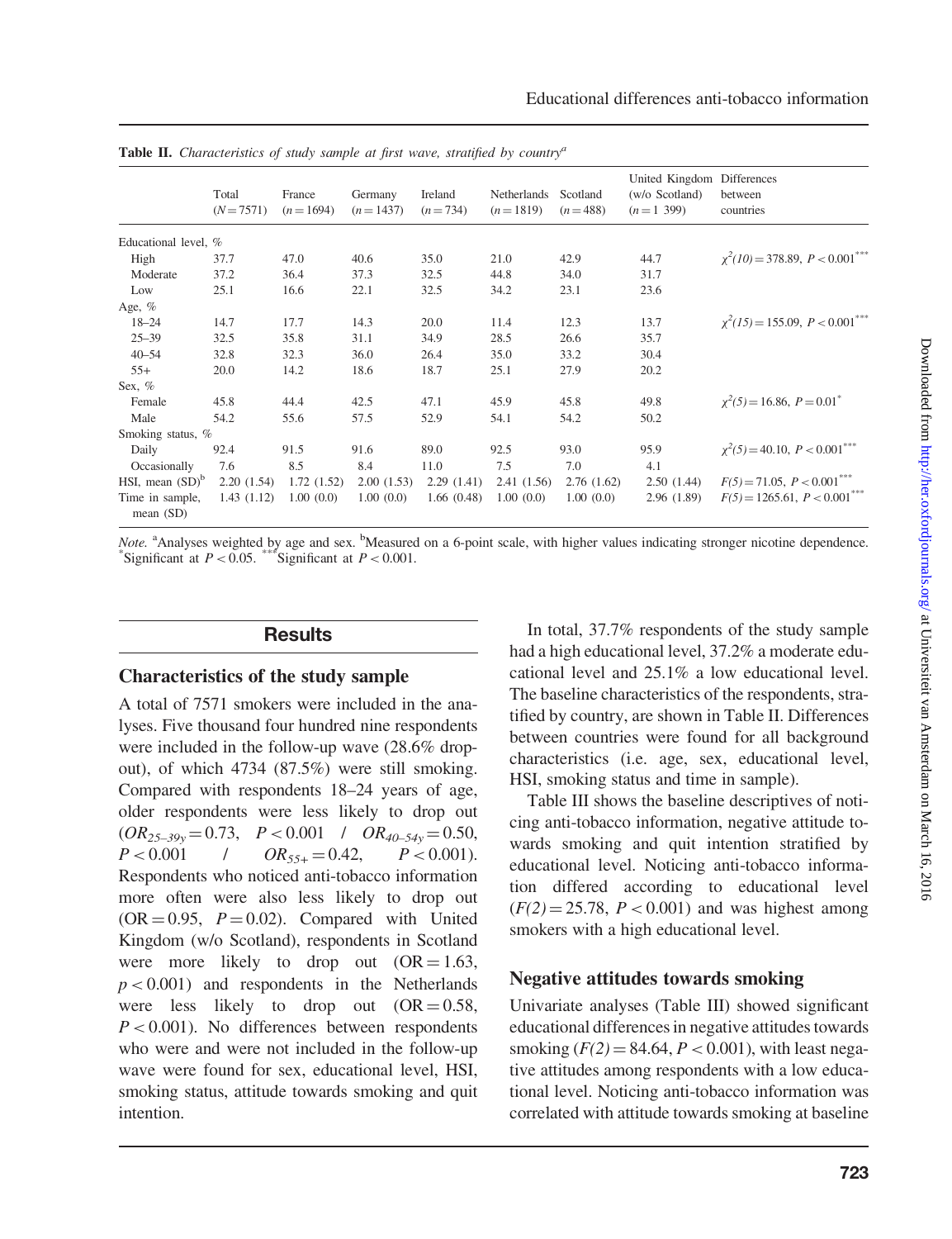| wave, stratified by educational level               |                       |                             |                                 |                            |                                          |  |
|-----------------------------------------------------|-----------------------|-----------------------------|---------------------------------|----------------------------|------------------------------------------|--|
|                                                     | Total<br>$(N = 7571)$ | High-educated<br>$(n=2851)$ | Moderate-educated<br>$(n=2814)$ | Low-educated<br>$(n=1905)$ | Difference between<br>educational levels |  |
| Noticing anti-tobacco<br>information, mean $(SD)^b$ | 3.02(1.28)            | 3.14(1.27)                  | 2.98(1.27)                      | 2.88(1.30)                 | $F(2) = 25.78, P < 0.001$ <sup>***</sup> |  |
| Negative attitude towards<br>smoking, mean $(SD)^c$ | 3.36(0.91)            | 3.52(0.88)                  | 3.31(0.89)                      | 3.19(0.94)                 | $F(2) = 84.64, P < 0.001$ <sup>***</sup> |  |
| Intention to quit, % yes                            | 30.6                  | 33.9                        | 30.5                            | 26.0                       | $\chi^2(2) = 33.66$ , $P < 0.001$ ***    |  |

<span id="page-6-0"></span>Table III. Descriptive statistics of noticing anti-tobacco information, negative attitudes towards smoking and quit intention at first wave, stratified by educational level<sup>a</sup>

Note. <sup>a</sup> Analyses weighted by age and sex. <sup>b</sup>Measured on a 5-point scale, ranging from not at all (1) to very often (5). <sup>c</sup>Measured on a 5-point scale, ranging from very positive (1) to very negative (5). \*\*\* Significant at  $P < 0.001$ .

**Table IV.** Correlation matrix of baseline variables (Pearson correlation coefficients;  $N = 7571$ )<sup>a</sup>

|                                                                                                              | Education                           | Noticing anti-tobacco<br>information | Negative attitude<br>towards smoking | Ouit<br>intention |
|--------------------------------------------------------------------------------------------------------------|-------------------------------------|--------------------------------------|--------------------------------------|-------------------|
| Education<br>Noticing anti-tobacco information<br>Negative attitude towards smoking<br><b>Ouit</b> intention | $0.08***$<br>$0.15***$<br>$0.07***$ | $0.17***$<br>$0.11***$               | $0.24***$                            |                   |

*Note*. <sup>a</sup>Analyses weighted by age and sex. \*\*\* Significant at  $P < 0.001$ .

(Pearson Correlation Coefficient  $(r) = 0.17$ ,  $P < 0.001$ ) (Table IV).

Multivariate GEE regression analyses [\(Table V\)](#page-7-0) showed a significant association of education with negative attitudes towards smoking  $(P < 0.001)$ . Respondents with a low  $(\beta = -0.18, P < 0.001)$ and moderate  $(\beta = -0.10, P < 0.001)$  educational level had less negative attitudes towards smoking compared with respondents with a high educational level. Compared with United Kingdom (w/o Scotland), respondents in France  $(\beta = 0.29,$  $P < 0.001$ ), Ireland ( $\beta = 0.25$ ,  $P < 0.001$ ) and Scotland ( $\beta$  = 0.13, P = 0.02) had more negative attitudes toward smoking, but respondents in Germany  $(\beta = -0.29, P < 0.001)$  and the Netherlands ( $\beta = -0.15$ ,  $P = 0.003$ ) had less negative attitudes towards smoking. Noticing antitobacco information more often was associated with a more negative attitude towards smoking  $(\beta = 0.05, P < 0.001)$ . No educational differences in this association were found ( $P_{\text{interaction}} = 0.08$ ).

The longitudinal ordinary linear regression analysis among continuing smokers ([Table V](#page-7-0)) showed that negative attitudes towards smoking at follow-up were not different according to educational level at baseline  $(P = 0.58)$ . Compared with the United Kingdom, respondents in Germany  $(\beta = -0.11,$  $P \leq 0.001$ ) and the Netherlands ( $\beta = -0.07$ ,  $P = 0.03$ ) had less negative attitudes towards smoking at follow-up. No association between noticing anti-tobacco information at baseline and attitude towards smoking at follow-up ( $\beta = 0.02$ ,  $P = 0.13$ ) and no educational differences in this association were found ( $P_{\text{interaction}} = 0.77$ ). These results were similar among smokers with a positive or neutral attitude towards smoking at baseline  $(n = 2791)$ .

### Quit intentions

Univariate analyses (Table III) showed that baseline quit intentions differed between educational levels  $(\chi^2(2) = 33.66, P < 0.001)$ , with the highest percentages of quit intentions among respondents with a high educational level. Noticing anti-tobacco information more often was correlated with having a quit intention at baseline  $(r = 0.11, P < 0.001)$  (Table IV).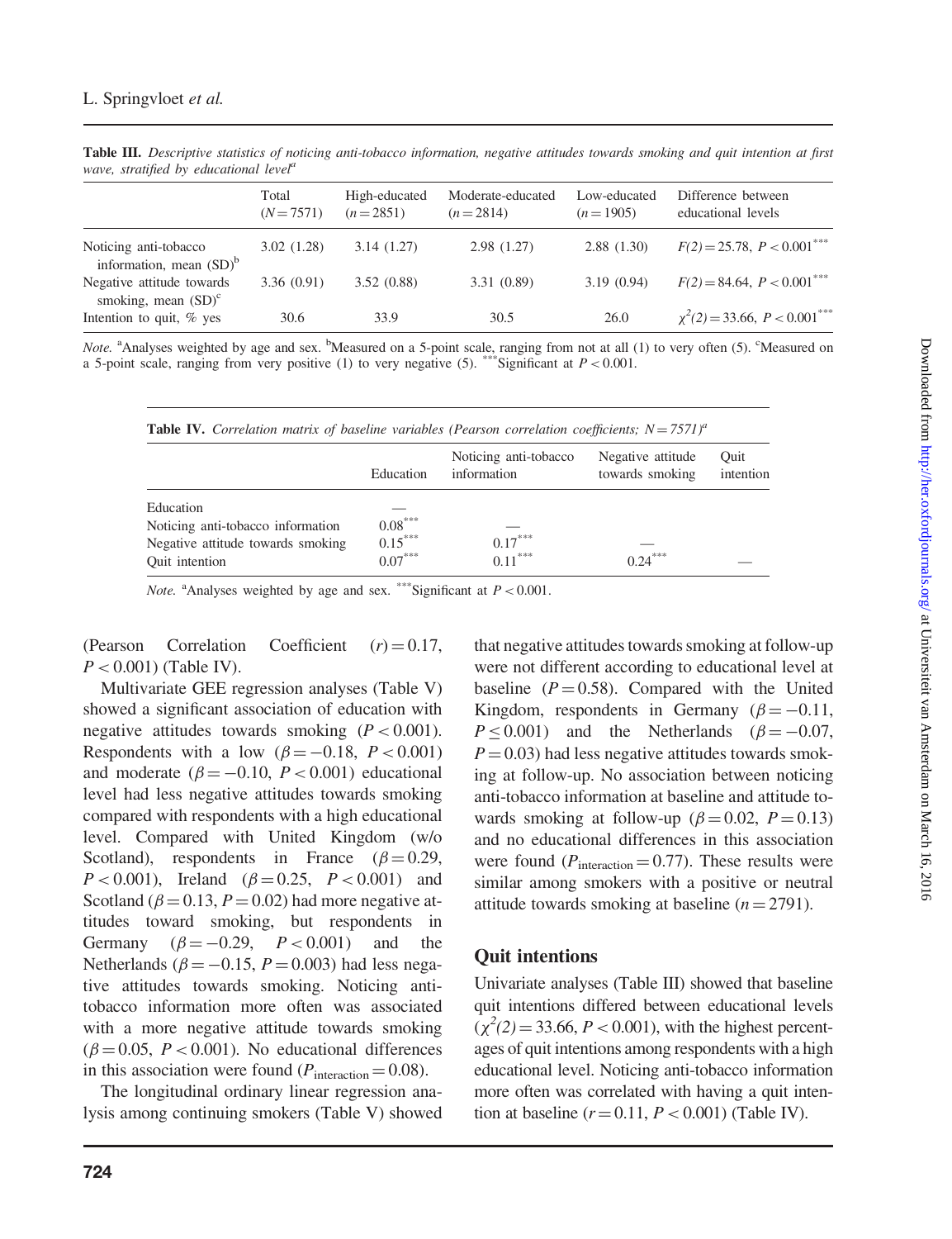|                                   | GEE linear regression<br>$(12\;141\;{\rm observations})^{\rm b}$<br>Beta [95%-CI] | Ordinary least square<br>linear regression predicting<br>attitude at follow-up<br>$(4692$ respondents) <sup>c</sup><br>Beta [95%-CI] | Ordinary least square<br>linear regression predicting<br>attitude at follow-up among<br>respondents with a positive<br>or neutral attitude at baseline<br>$(2791$ respondents) <sup>d</sup><br>Beta [95%-CI] |
|-----------------------------------|-----------------------------------------------------------------------------------|--------------------------------------------------------------------------------------------------------------------------------------|--------------------------------------------------------------------------------------------------------------------------------------------------------------------------------------------------------------|
| Main effects                      |                                                                                   |                                                                                                                                      |                                                                                                                                                                                                              |
| Noticing anti-tobacco information | $0.05$ [0.03, 0.07] <sup>***</sup>                                                | $0.02$ [-0.01, 0.05]                                                                                                                 | $0.001$ [-0.03, 0.03]                                                                                                                                                                                        |
| Country <sup>e</sup>              | $P < 0.001$ ***                                                                   | $P < 0.001$ ***                                                                                                                      | $P < 0.001***$                                                                                                                                                                                               |
| France                            | 0.29 [0.21, 0.36]***                                                              | $0.02$ [-0.02, 0.06]                                                                                                                 | $0.11$ [0.05, 0.16] <sup>***</sup>                                                                                                                                                                           |
| Germany                           | $-0.29$ [ $-0.37, -0.21$ ] <sup>***</sup>                                         | $-0.11$ [ $-0.15, -0.07$ ] <sup>****</sup>                                                                                           | $-0.14$ [ $-0.16$ , $-0.06$ ] <sup>***</sup>                                                                                                                                                                 |
| Ireland                           | $0.25$ [0.17, 0.33] <sup>***</sup>                                                | $0.03$ [-0.001, 0.06]                                                                                                                | $0.08$ [0.03, 0.12] <sup>**</sup>                                                                                                                                                                            |
| The Netherlands                   | $-0.15$ $[-0.25, -0.05]$ <sup>**</sup>                                            | $-0.07$ [ $-0.13$ , $-0.01$ ] <sup>*</sup>                                                                                           | $-0.07$ [ $-0.12$ , 0.01]                                                                                                                                                                                    |
| Scotland                          | $0.13$ [0.02, 0.24] <sup>*</sup>                                                  | $0.004$ [-0.03, 0.04]                                                                                                                | $0.02$ [-0.03, 0.06]                                                                                                                                                                                         |
| United Kingdom (w/o Scotland)     | $\Omega$                                                                          | $\Omega$                                                                                                                             | $\Omega$                                                                                                                                                                                                     |
| Education <sup>f</sup>            | $P < 0.001$ $^{***}$                                                              | $P = 0.58$                                                                                                                           | $P = 0.26$                                                                                                                                                                                                   |
| Low                               | $-0.18$ [ $-0.23, -0.13$ ] <sup>***</sup>                                         | $-0.02$ [ $-0.05$ , 0.01]                                                                                                            | $-0.001$ [ $-0.04$ , 0.04]                                                                                                                                                                                   |
| Moderate                          | $-0.10$ [ $-0.14$ , $-0.06$ ] <sup>****</sup>                                     | $-0.01$ [ $-0.04$ , 0.02]                                                                                                            | $0.03$ [-0.01, 0.06]                                                                                                                                                                                         |
| High                              | $\Omega$                                                                          | $\Omega$                                                                                                                             | $\Omega$                                                                                                                                                                                                     |
| Interaction effects <sup>g</sup>  |                                                                                   |                                                                                                                                      |                                                                                                                                                                                                              |
| Anti-tobacco education            | $P = 0.08$                                                                        | $P = 0.77$                                                                                                                           | $P = 0.37$                                                                                                                                                                                                   |
|                                   |                                                                                   |                                                                                                                                      |                                                                                                                                                                                                              |

<span id="page-7-0"></span>Table V. Results of GEE analyses and linear regression analyses for negative attitude towards smoking (pooled across countries)<sup>a</sup>

Note. <sup>a</sup> Analyses weighted by age and sex. <sup>b</sup> Analyses among all smoking episodes of baseline smokers, adjusted for age, sex, HSI, time in sample, wave and survey mode. CAnalyses among continuing smokers present in wave 1 and wave 2, adjusted for age, sex, HSI, time in sample, attitude at first wave and survey mode. <sup>d</sup>Analyses among continuing smokers present in wave 1 and wave 2 with a positive or neutral attitude at baseline, adjusted for age, sex, HSI, time in sample, attitude at first wave and survey mode. <sup>e</sup>P-value for overall 4 df test for country. <sup>f</sup>P-value for overall 2 df test for education. <sup>§</sup>P-values for 2 df interaction term (separate analyses). CI, confidence interval; df, degrees of freedom. \*Significant at  $P <$  $P < 0.001$ .

Multivariate GEE regression analyses ([Table VI\)](#page-8-0) also showed an association between education and quit intention ( $P = 0.001$ ) and showed that respondents with a low educational level were less likely to intend to quit within 6 months than respondents with a high educational level  $(OR = 0.80, P < 0.001)$ . Compared with United Kingdom (w/o Scotland), respondents in Ireland (OR  $= 1.54$ ,  $P < 0.001$ ) and Scotland (OR = 1.49,  $P < 0.001$ ) were more likely to intend to quit. Noticing anti-tobacco information more often was positively associated with quit intentions ( $OR = 1.08$ ,  $P < 0.001$ ). The association between noticing anti-tobacco information and quit intentions differed according to educational level  $(P_{\text{interaction}} = 0.003)$ . Stratified analyses showed that noticing anti-tobacco information more often was positively associated with quit intentions among respondents with a low  $(OR = 1.12, ...)$ 

 $P = 0.001$ ) and high educational level (OR = 1.11,  $P < 0.001$ ) but not among respondents with a moderate educational level (OR = 1.02,  $P = 0.43$ ).

Among continuing smokers, no significant longitudinal association of educational level at baseline with quit intention at follow-up  $(P = 0.21)$  was found ([Table VI\)](#page-8-0). Compared with United Kingdom, respondents in France  $(OR = 0.72,$  $P = 0.02$ ), Germany (OR = 0.56,  $P < 0.001$ ), the Netherlands (OR  $= 0.61$ ,  $P = 0.02$ ) and Scotland  $(OR = 0.63, P = 0.02)$  were less likely to intend to quit at follow-up. The association of noticing anti-tobacco information at baseline with quit intention at follow-up was not significant ( $OR = 1.01$ ,  $P = 0.68$ ) and no educational differences in this association were found ( $P_{\text{interaction}} = 0.48$ ). Among smokers without a quit intention at baseline  $(n = 3418)$ , there was a positive association between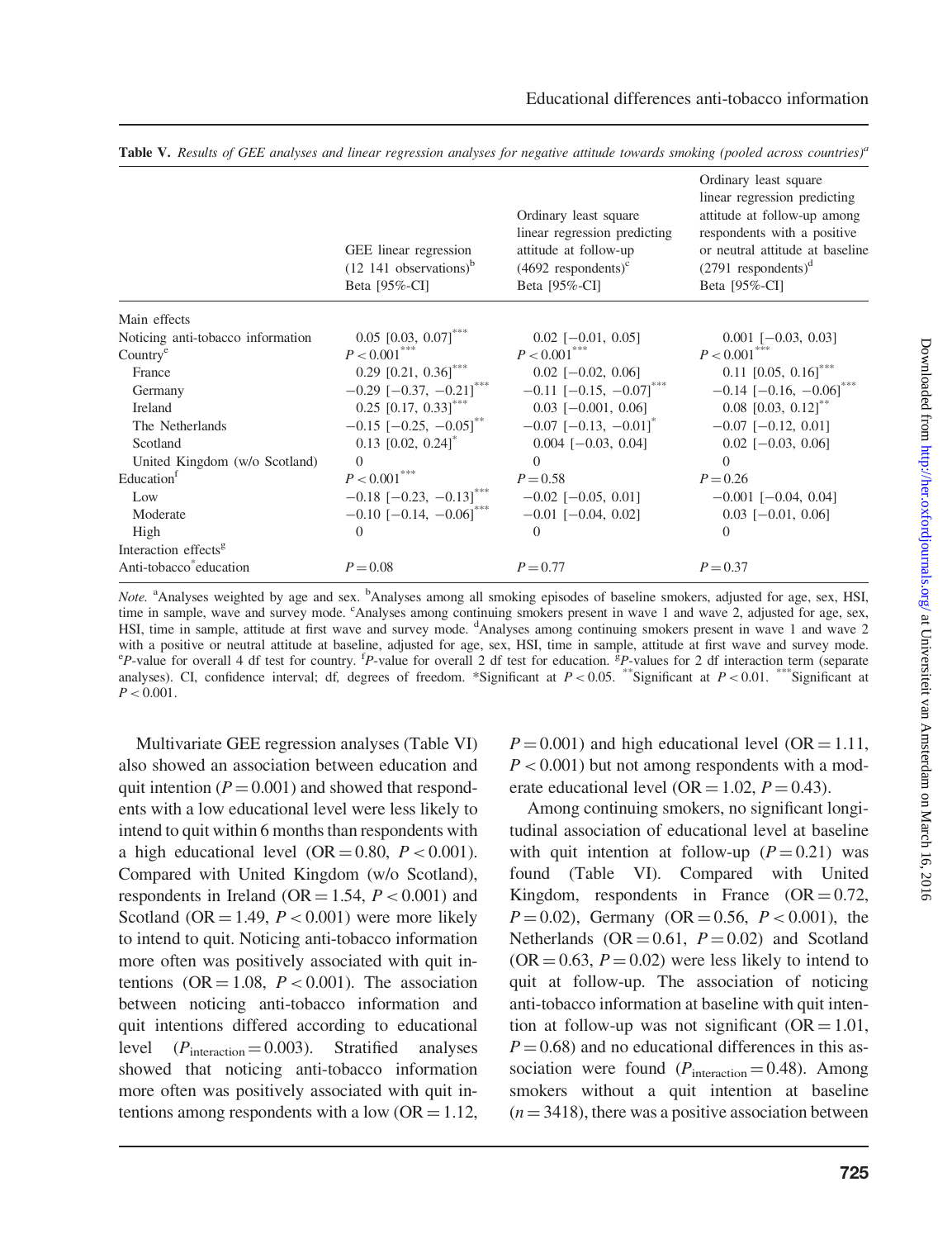|                                     | GEE logistic<br>regression (12 138)<br>observations) <sup>b</sup> | Maximum likelihood logistic<br>regression predicting quit<br>intention at follow-up<br>$(4727$ respondents) <sup>c</sup> | Maximum likelihood<br>logistic regression predicting<br>quit intention at follow-up<br>among respondents without<br>quit intention at baseline<br>$(3418$ respondents) <sup>d</sup> |  |
|-------------------------------------|-------------------------------------------------------------------|--------------------------------------------------------------------------------------------------------------------------|-------------------------------------------------------------------------------------------------------------------------------------------------------------------------------------|--|
|                                     | OR [95%-CI]                                                       | OR [95%-CI]                                                                                                              | OR [95%-CI]                                                                                                                                                                         |  |
| Main effects                        |                                                                   |                                                                                                                          |                                                                                                                                                                                     |  |
| Noticing anti-tobacco information   | $1.08$ $[1.04, 1.11]$ <sup>***</sup>                              | 1.01 [0.95, 1.08]                                                                                                        | $1.14$ [1.05, 1.24] <sup>**</sup>                                                                                                                                                   |  |
| Country <sup>e</sup>                | $P < 0.001$ ***                                                   | $P = 0.002$ <sup>**</sup>                                                                                                | $P = 0.01^*$                                                                                                                                                                        |  |
| France                              | $1.13$ [0.96, 1.33]                                               | $0.72$ [0.54, 0.95] <sup>*</sup>                                                                                         | $0.62$ [0.43, 0.88] <sup>**</sup>                                                                                                                                                   |  |
| Germany                             | $0.95$ [0.80, 1.13]                                               | $0.56$ [0.42, 0.76] <sup>***</sup>                                                                                       | $0.57$ [0.39, 0.84] <sup>**</sup>                                                                                                                                                   |  |
| Ireland                             | $1.54$ [1.30, 1.83] <sup>***</sup>                                | $0.97$ [0.72, 1.30]                                                                                                      | $0.74$ [0.50, 1.10]                                                                                                                                                                 |  |
| The Netherlands                     | $0.81$ [0.63, 1.06]                                               | $0.61$ [0.40, 0.93] <sup>*</sup>                                                                                         | $0.50$ [0.28, $0.89$ ] <sup>*</sup>                                                                                                                                                 |  |
| Scotland                            | 1.49 $[1.20, 1.84]$ ***                                           | $0.63$ [0.43, 0.92] <sup>*</sup>                                                                                         | $0.38$ [0.20, 0.71] <sup>**</sup>                                                                                                                                                   |  |
| United Kingdom (w/o Scotland)       |                                                                   | 1                                                                                                                        | 1                                                                                                                                                                                   |  |
| Education <sup>f</sup>              | $P = 0.001$ <sup>**</sup>                                         | $P = 0.21$                                                                                                               | $P = 0.58$                                                                                                                                                                          |  |
| Low                                 | $0.80\,$ $[0.71,\,0.90]^{***}$                                    | $0.84$ [0.68, 1.03]                                                                                                      | $0.90$ [0.68, 1.19]                                                                                                                                                                 |  |
| Moderate                            | $0.92$ [0.84, 1.02]                                               | $0.90$ [0.76, 1.06]                                                                                                      | 1.04 [0.83, 1.31]                                                                                                                                                                   |  |
| High                                |                                                                   |                                                                                                                          |                                                                                                                                                                                     |  |
| Interaction effects <sup>g</sup>    |                                                                   |                                                                                                                          |                                                                                                                                                                                     |  |
| Anti-tobacco <sup>®</sup> education | $P = 0.003$ <sup>**</sup>                                         | $P = 0.48$                                                                                                               | $P = 0.36$                                                                                                                                                                          |  |

<span id="page-8-0"></span>Table VI. Results of GEE analyses and logistic regression analyses for intention to quit (pooled across countries)<sup>a</sup>

Note. <sup>a</sup> Analyses weighted by age and sex. <sup>b</sup> Analyses among all smoking episodes of baseline smokers, adjusted for age, sex, HSI, time in sample, attitude, wave and survey mode. <sup>c</sup>Analyses among continuing smokers present in wave 1 and wave 2, adjusted for age, sex, HSI, time in sample, survey mode and attitude and intention at first wave. <sup>d</sup>Analyses among continuing smokers present in wave 1 and wave 2 with no baseline intention to quit, adjusted for age, sex, HSI, time in sample, survey mode and attitude and intention at first wave. <sup>e</sup>P-value for overall 4 df test for country. <sup>f</sup>P-value for overall 2 df test for education. <sup>g</sup>P-values for 2 df interaction term (separate analyses). OR, odds ratio; CI, confidence interval; df, degrees of freedom. \*Significant at  $P < 0.05$ . \*\*Significant at  $P < 0.01$ . \*\*\*Significant at  $P < 0.001$ .

noticing anti-tobacco information more often at baseline and having developed a quit intention at follow-up ( $OR = 1.14$ ,  $P = 0.003$ ). This association was not different according to educational level  $(P_{\text{interaction}} = 0.36)$ .

### **Discussion**

In this study, noticing anti-tobacco information more often was associated with a more negative attitude towards smoking and a higher intention to quit among adult smokers in a pooled analysis of data from six European countries with varying levels of anti-tobacco marketing. In addition, noticing anti-tobacco information more often at baseline was positively associated with having developed a quit intention at follow-up among continuing smokers

without an intention to quit at baseline. Regarding educational disparities, it was found that associations with negative attitudes towards smoking were similar for people with a high, moderate and low educational level. However, associations of noticing anti-tobacco information with quit intentions were only found for people with a low or high educational level but not for the ones with a moderate educational level. However, this educational difference was only small and not shown in the longitudinal association of noticing anti-tobacco information at baseline with quit intention at follow-up.

### Potential of anti-tobacco information

Associations of anti-tobacco information with attitude towards smoking and quit intentions among adult smokers are also found in other studies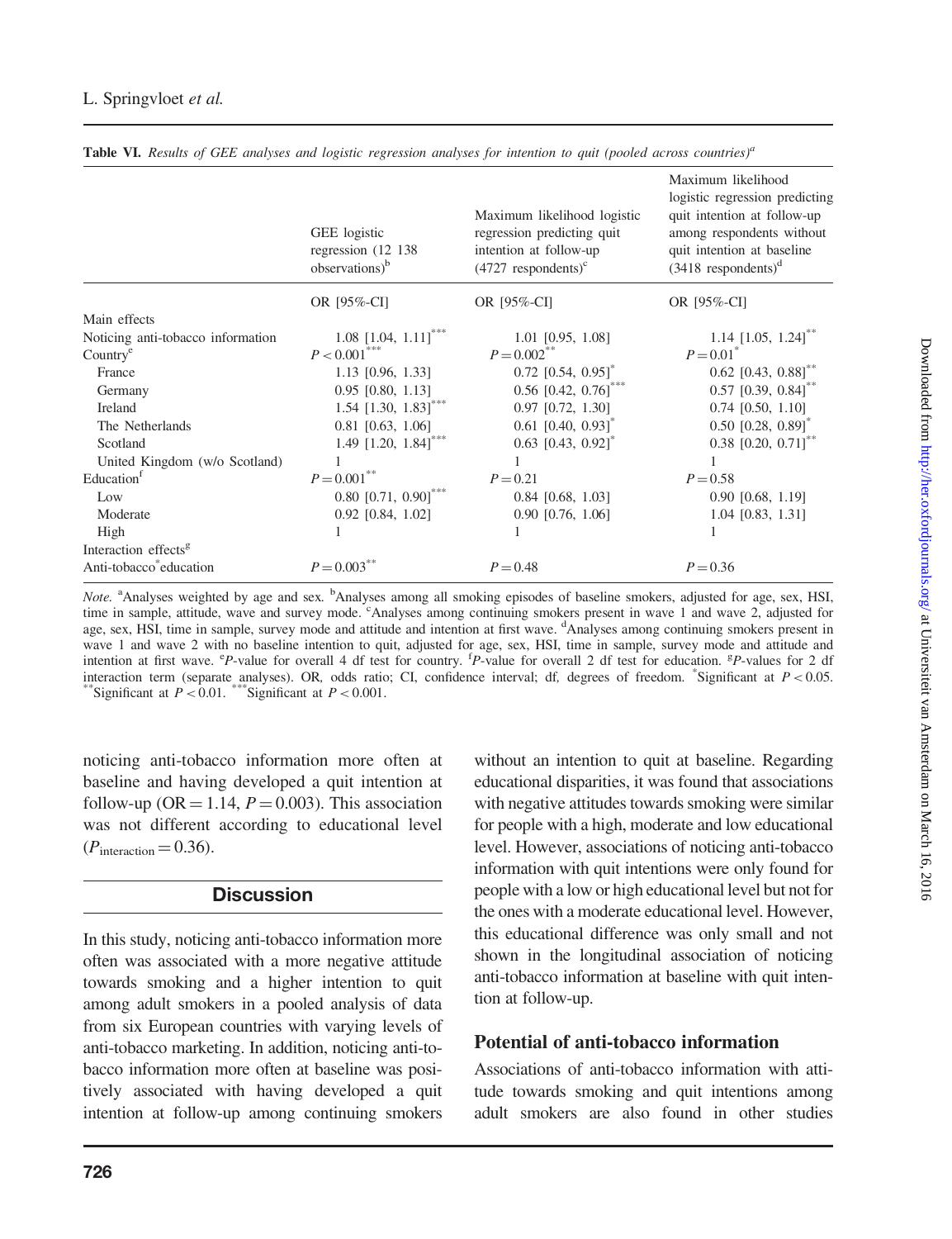Downloaded from http://her.oxfordjournals.org/ at Universiteit van Amsterdam on March 16, 2016 Downloaded from <http://her.oxfordjournals.org/> at Universiteit van Amsterdam on March 16, 2016

[\[15–18\]](#page-11-0). This is promising, because attitudes and quit intentions are important determinants for smoking cessation [\[4–9\]](#page-11-0). Although the associations of noticing anti-tobacco information at baseline with attitudes towards smoking and quit intention at followup were in the same direction, on the whole sample of continuing smokers these longitudinal associations were not significant. This may indicate that the results of the associations could partly reflect reversed causality (people who are willing to quit may notice anti-tobacco information more often). Additionally, differences in the analyses samples need to be considered. The longitudinal associations were examined among continuing smokers only, while in the GEE analyses associations were examined among both continuing smokers and those who quit smoking between waves. Assuming that attitudes towards smoking and quit intentions are associated with smoking cessation, then weaker associations of noticing antitobacco information with these measures are to be expected when solely examining continuing smokers. However, because other studies with a longitudinal design and shorter follow-up periods found significant effects on attitudes and quit intentions [\[14](#page-11-0), [17,](#page-11-0) [18](#page-11-0)], the results of this study on the other hand may indicate that noticing anti-tobacco information more often may positively influence attitudes towards smoking and quit intentions on the short-term. This would highlight the importance of repeated or continued exposure to anti-tobacco information, as is also recommended in other studies [\[22](#page-12-0), [32](#page-12-0), [33](#page-12-0)]. This implies that anti-tobacco information, such as campaigns, should be sustained over time.

An important finding of this study is that noticing anti-tobacco information more often was associated with developing an intention to quit smoking at follow-up among continuous smokers without quit intention at baseline. Because intention to quit is a major predictor of smoking cessation [\[4–6, 9](#page-11-0)], exposure to anti-tobacco information may, eventually, lead to smoking cessation among this group.

Although significant associations were found, these associations were quite small, as is also seen in other studies on quit intentions [[15](#page-11-0), [16](#page-11-0)]. However, because population-level campaigns can have a large reach, population impact may still be relevant [[34](#page-12-0)].

### Educational differences

Pooled across the six countries, people with a low and moderate educational level had slightly less negative attitudes towards smoking and were less likely to intend to quit compared with people with a high educational level. This is in line with the findings of previous studies [\[10–12](#page-11-0)]. The associations of anti-tobacco information with attitude did not differ according to educational level. Some significant educational differences were found for the association with quit intention but these were only small and only differences with the moderate educated group were found. In addition, educational differences were not present in the longitudinal analyses among continuing smokers. The practical importance of these educational differences is, therefore, negligible.

Finding similar associations for respondents with a high and low educational level indicates that noticing anti-tobacco information may be as beneficial for people with a low educational level as for those with a higher education. We are not aware of previous studies that focus on educational differences in the association of anti-tobacco information with attitude towards smoking or quit intention. However, this finding is in line with a review that showed that, when exposure is sufficient, anti-tobacco information can equally influence smoking behaviour of people with a low and high educational level [[22](#page-12-0)]. Because smokers with a lower educational level are an important target group for smoking cessation, this is a promising result. However, it also indicates that anti-tobacco information is not likely to contribute to a decrease in educational differences in (determinants of) smoking cessation.

This study did not distinguish between different delivery modes or content components of antitobacco information, which may have different effects according to educational level. For example, emotionally evocative or personal testimonial advertisements are suggested to be more effective among people with a low or moderate educational level compared with people with a high educational level [\[21\]](#page-12-0). Focussing on different content components and delivery modes in future studies may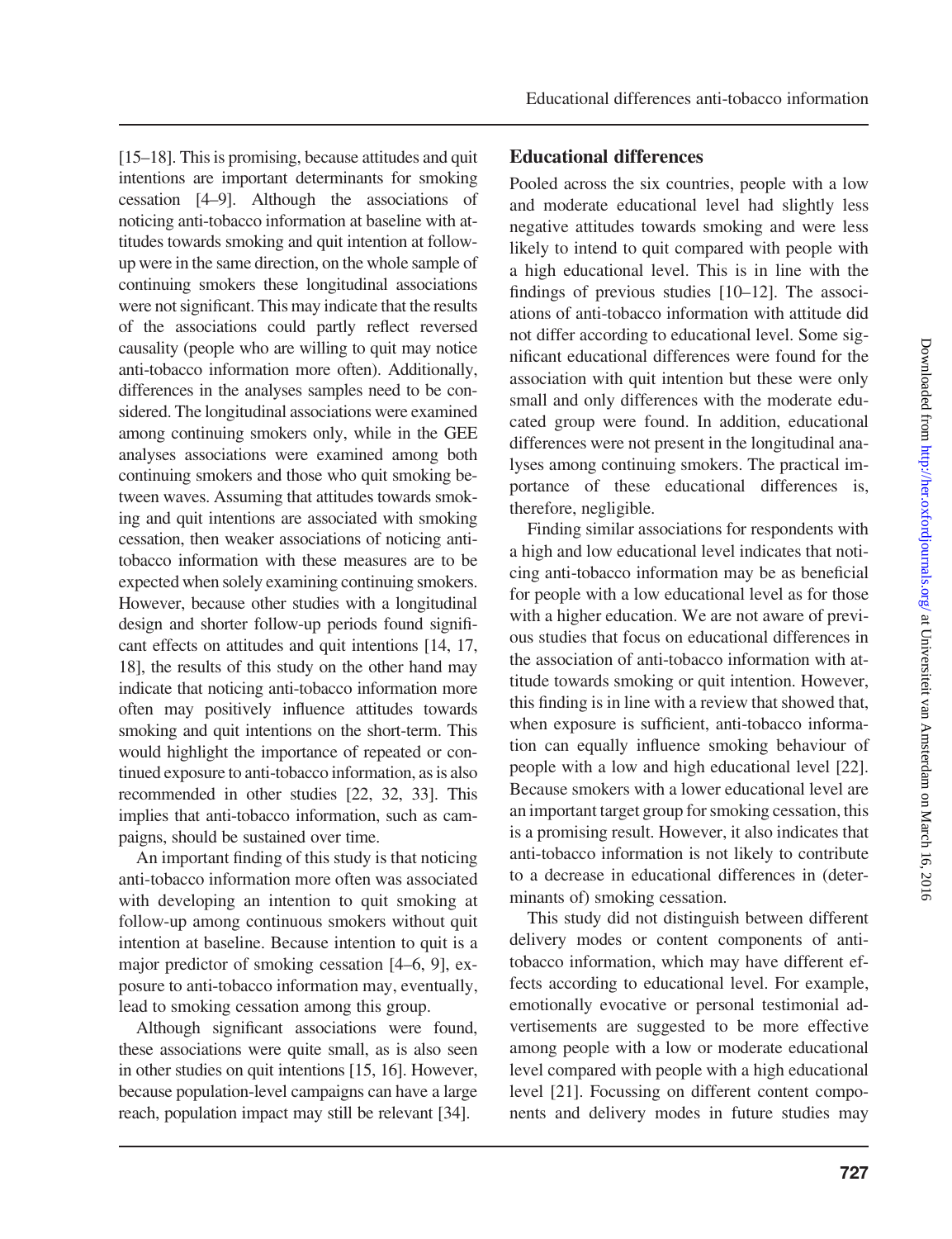provide more insight into how anti-tobacco information can be most effectively provided to smokers with a lower educational level, which may contribute to decreasing educational differences in (determinants of) smoking cessation.

Self-reported noticing of anti-tobacco information was slightly lower among smokers with a lower educational level. Explanations might be that there are educational differences in remembering or awareness of anti-tobacco information. One study, e.g. showed that smokers with a lower educational level less often recalled advertisements that focus on how to quit compared with advertisements on why to quit [\[35](#page-12-0)]. Although the difference in noticing anti-tobacco information was small, this may imply that when exposure among smokers with a low educational level is increased, this could increase the population impact of anti-tobacco information in this group. This may prevent increasing educational differences in (determinants of) smoking cessation. Future research should therefore focus on channels of delivering anti-tobacco information that are most effective in reaching smokers with a lower educational level.

# Strengths and limitations

An important strength of this study is that we examined anti-tobacco information in six countries with varying levels of anti-tobacco marketing. This ensures that there is sufficient variance in the primary independent variable. Another strength was the use of longitudinal and population data.

However, some limitations of the study also need to be mentioned. The study relied on self-reported measurements and all concepts were measured with one item. In addition, the item to measure exposure to anti-tobacco information was quite broad and, consequently, it is not known to which anti-tobacco information respondents were exactly exposed. Stop-smoking medication advertisements and warning labels on cigarette packages can, for example, also be part of anti-tobacco information. Also, it was only measured whether respondents noticed anti-tobacco information and not whether they have understood the information. Next, recall bias may have been a problem, because people were asked

whether they have seen anti-tobacco information in the last six months. Last, dropout between the two waves was high and selective to age, country and noticing anti-tobacco information. Respondents who noticed anti-tobacco information more often were less likely to drop out. This implies that the findings overestimate the extent of noticing anti-tobacco information. However, this is not expected to have an influence on the associations with attitude, intention and education, which was the focus of this study. By including all smoking episodes of baseline smokers in the GEE regression analyses and by adjusting the analyses for predictors of dropout, an attempt to reduce bias was made.

# Conclusion and practical implications

In the six countries studied, on average, people with a low educational level have less negative attitudes towards smoking and are less likely to have quit intentions compared with people with a high educational level. Acknowledging that the observational design of this study does not allow for establishing causality, the results are in line with other studies and suggest that noticing anti-tobacco information more often is associated with increased negative attitudes towards smoking and increased quit intentions at the shortterm. However, anti-tobacco information is not likely to contribute to a decrease in educational differences in these determinants of smoking cessation. Increasing reach of anti-tobacco information among people with a lower educational level may prevent increasing educational differences due to antitobacco information on the population level.

# Acknowledgements

Several members of the ITC Project team at the University of Waterloo have assisted in all stages of conducting the ITC Europe surveys, which we gratefully acknowledge. In particular, we thank Geoffrey Fong (Chief Principal Investigator of the ITC Project) and Thomas Agar (Project Manager of ITC Europe).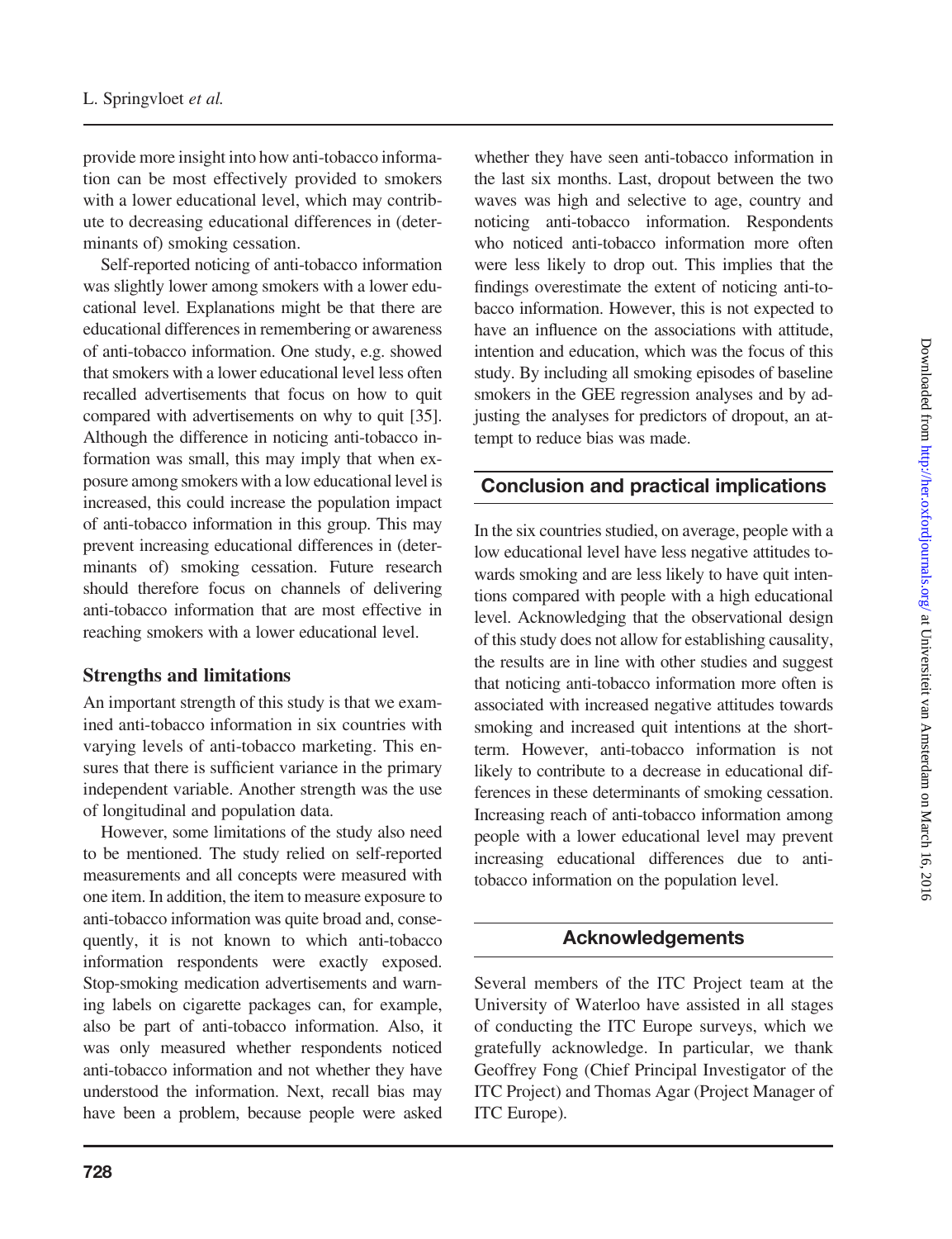# Funding

<span id="page-11-0"></span>The ITC Europe surveys were supported by grants from the French Institute for Health Promotion and Health Education (INPES), the French National Cancer Institute (INCa), Observatoire Français des drogues et toxicomanies (OFDT) (06/2d0708/191- 2-LL) (France), The Netherlands Organization for Health Research and Development (ZonMw) (The Netherlands), German Federal Ministry of Health, Dieter Mennekes-Umweltstiftung and Germany Cancer Research Center (DKFZ) (Germany), US National Cancer Institute (R01 CA090955 and P50 CA111236), Cancer Research United Kingdom (C312/A3726 and C312/A6465), and Pfizer (Ireland), Cancer Research United Kingdom (C312/A6465/A11039) (UK), NHS Health Scotland (RE065), Flight Attendants' Medical Research Institute (FAMRI), Cancer Research United Kingdom (C312/A6465) (Scotland). The ITC Project is supported by the US National Cancer Institute (P50 CA111236, R01 CA100362 and P01 CA138389) and the Canadian Institutes of Health Research (57897, 79551, 115016). This article is a deliverable within the SILNE Project 'Tackling socioeconomic inequalities in smoking: Learning from natural experiments by time trend analyses and cross-national comparisons'. The SILNE Project is funded by the European Commission through (FP7 HEALTH-F3-2011- 278273). The funders had no involvement in the design of the study, the collection, analysis and interpretation of the data, the writing of the article or the decision to submit the article for publication.

# Conflict of interest statement

None declared.

#### References

- 1. Doll R, Peto R, Boreham J et al. Mortality in relation to smoking: 50 years' observations on male British doctors. BMJ 2004; 328: 1519.
- 2. Hiscock R, Bauld L, Amos A et al. Socioeconomic status and smoking: a review. Ann N Y Acad Sci 2012; 1248: 107-23.
- 3. Kotz D, West R. Explaining the social gradient in smoking cessation: it's not in the trying, but in the succeeding. Tob Control 2009; 18: 43–6.
- 4. Ajzen I. The theory of planned behavior. Organ Behav Hum Dec 1991; **50**: 179-211.
- 5. Fishbein M, Ajzen I. Predicting and Changing Behavior: The Reasoned Action Approach. New York: Psychology Press, 2010.
- 6. Godin G, Kok G. The theory of planned behavior: a review of its applications to health-related behaviors. Am J Health Promot 1996; 11: 87–98.
- 7. Armitage CJ, Connor M. Efficacy of the theory of planned behaviour: a meta-analytic review. Br J Soc Psychol 2001; 40: 471–99.
- 8. Godin G, Valois P, LePage L et al. Predictors of smoking behaviour: an application of Ajzen's theory of planned behaviour. Br J Addict 1992; 87: 1335–43.
- 9. Hyland A, Borland R, Li Q et al. Individual-level predictors of cessation behaviours among participants in the International Tobacco Control (ITC) Four Country Survey. Tob Control 2006; 15: iii83–94.
- 10. Reid JL, Hammond D, Boudreau C et al. Socioeconomic disparities in quit intentions, quit attempts, and smoking abstinence among smokers in four western countries: findings from the International Tobacco Control Four Country Survey. Nicotine Tob Res 2010; 12: S20–33.
- 11. Siahpush M, McNeill A, Borland R et al. Socioeconomic variations in nicotine dependence, selfefficacy, and intention to quit across four countries: findings from the International Tobacco Control (ITC) Four Country Survey. Tob Control 2006; 15: iii71–5.
- 12. de Vries H. Socio-economic differences in smoking: Dutch adolescents' beliefs and behaviour. Soc Sci Med 1995; 41: 419–24.
- 13. Lim KH, Sumarni MG, Amal NM et al. Tobacco use, knowledge and attitude among Malaysians age 18 and above. Trop Biomed 2009; 26: 92–9.
- 14. Duke JC, Nonnemaker JM, Davis KC et al. The impact of cessation media messages on cessation-related outcomes: results from a national experiment of smokers. Am J Health Promot 2014; 28: 242–50.
- 15. Emery S, Kim Y, Ku Choi Y et al. The effects of smokingrelated television advertising on smoking and intentions to quit among adults in the United States:  $1999-2007$ . Am J Public Health 2012; 102: 751–7.
- 16. Li L, Borland R, Yong H-H et al. The association between exposure to point-of-sale anti-smoking warnings and smokers' interest in quitting and quit attempts: findings from the International Tobacco Control Four Country Survey. Addiction 2012; 107: 425–33.
- 17. Borland R, Balmford J. Understanding how mass media campaigns impact on smokers. Tob Control 2003; 12: ii45–52.
- 18. Glock S, Unz D, Kovacs C. Beyond fear appeals: contradicting positive smoking outcome expectancies to influence smokers' implicit attitudes, perception, and behavior. Addict Behav 2012; 37: 548–51.
- 19. Brown T, Platt S, Amos A. Equity impact of populationlevel interventions and policies to reduce smoking in adults: a systematic review. Drug Alcohol Depend 2014; 138: 7–16.